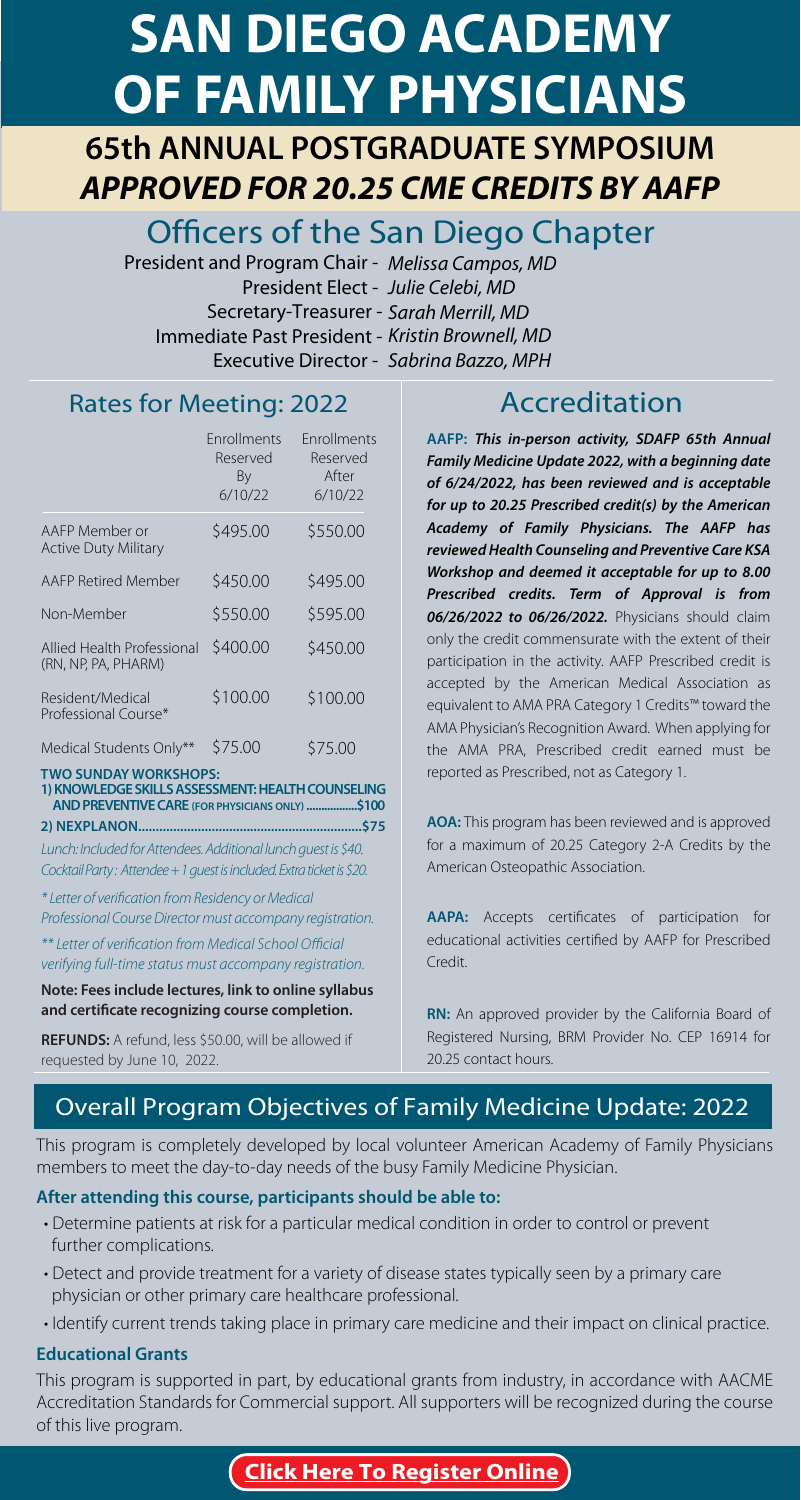# **PROGRAM**

| $7:45$ a.m.  | <b>Program Overview/Moderator</b><br>Melissa Campos, MD<br>SDAFP President and Program Chairperson                           |
|--------------|------------------------------------------------------------------------------------------------------------------------------|
| 8:00 a.m.    | <b>Atrial Fibrillation Update</b><br>Cecilia Gutierrez, MD<br>Jonathan Hsu, MD, MAS, FACC                                    |
| $9:20$ a.m.  | <b>Pediatric Gender Affirming Care</b><br>Jehrib M. Cabarlo, DO, MBA, FAAP                                                   |
| $10:00$ a.m. | <b>Break</b>                                                                                                                 |
| $10:40$ a.m. | <b>Inflammatory Bowel Disease (IBD):</b><br>A Review and Update for the<br><b>Primary Care Provider</b><br>Rebecca Matro, MD |
| 11:20 a.m.   | <b>Climate Change and Medicine</b><br>Rachel Anne Abbott, MD<br>Angelica Neison, MD, CCMS<br>Melanie Fiorella, MD            |
| 12:00 p.m.   | <b>Lunch Lecture: A Hitchhiker's</b><br><b>Guide to Fatty Liver Disease</b><br>Julio A. Gutierrez, MD                        |
| 12:40 p.m.   | <b>Overview of Program/Moderator:</b><br>Julie Celebi, MD<br><b>SDAFP President-Flect</b>                                    |
| 12:50 p.m.   | <b>Chronic Pelvic Pain</b><br>Lysistrati A. Alimonos, MD                                                                     |
| 1:30 p.m.    | <b>Diabetes Update 2022</b><br>Athena Philis-Tsimikas, MD                                                                    |
| $2:10$ p.m.  | <b>Break</b>                                                                                                                 |
| 3:00 p.m.    | <b>ANA and Connective Tissue</b><br><b>Diseases Update</b><br>Sheena Ogando, MD, RhMsUS                                      |
| 3:40 p.m.    | <b>Fibromyalgia Mimics</b><br>Sheena Ogando, MD, RhMsUS                                                                      |
| 4:20 p.m.    | <b>Pre-Exposure Prophylaxis (PrEP)</b><br>for HIV Prevention<br>Daniel Lee, MD                                               |
| 5:00 p.m.    | <b>Adjournment</b>                                                                                                           |
|              |                                                                                                                              |



## **FRIDAY, JUNE 24 SATURDAY, JUNE 25**

| 7:45 a.m.  | <b>Program Overview/Moderator</b><br>Kristin Brownell, MD, MPH<br>SDAFP Immediate Past-President                                                                       |
|------------|------------------------------------------------------------------------------------------------------------------------------------------------------------------------|
| 8:00 a.m.  | <b>Choosing Wisely in Pediatrics:</b><br><b>When Less is More</b><br>Jolie A. Limon, MD, FAAP                                                                          |
| 8:40 a.m.  | <b>Practical Weight Management in</b><br>the Outpatient Setting<br>Sarah A. Rojas, MD, MAS, AAHIVS<br>Steven M. Rojas, MD                                              |
| 9:20 a.m.  | <b>Common Foot and Ankle Injuries</b><br>Alan Shahtaji, D.O.                                                                                                           |
| 10:00 a.m. | Break                                                                                                                                                                  |
| 10:40 a.m. | <b>Overcoming the Causes (and</b><br><b>Consequences) of Chronic</b><br><b>Hyperkalemia</b><br>Biff Franklin Palmer, M.D.                                              |
| 11:20 a.m. | <b>Menopause: Management</b><br><b>Update 2022</b><br>Marianne McKennett, MD                                                                                           |
| 12:00 p.m. | <b>Keynote Lunch: Family Medicine</b><br><b>Legislative Update</b><br>David E. J. Bazzo, M.D., FAAFP<br>Lee P. Ralph, MD                                               |
| 12:40 p.m. | <b>Overview of Program/Moderator:</b><br>David Bazzo, MD, CAFP Past President                                                                                          |
| 12:45 p.m. | <b>Innovations and Smart Approaches</b><br>in Safe Prescribing - Part 1<br>Nathan A. Painter, PharmD, CDCES, FADCES                                                    |
| 1:25 p.m.  | <b>Innovations and Smart Approaches</b><br>in Safe Prescribing - Part 2<br>Nathan A. Painter, PharmD, CDCES, FADCES                                                    |
| 2:05 p.m.  | 2 Minutes/2 Slides/2 Questions<br>Bradford H. Stiles, M.D., FAAFP                                                                                                      |
| 2:45 p.m.  | <b>Resident Poster Session and</b><br><b>Refreshment Break</b>                                                                                                         |
| 3:30 p.m.  | <b>Sexually Transmitted Infection</b><br><b>Update</b><br>Myres Winston Tilghman, MD                                                                                   |
| 4:10 p.m.  | <b>Effective Approaches in Somatic</b><br><b>Symptom Disorder: Identifying</b><br><b>Pathways of Anxiety can Lead to</b><br>the Road to Recovery<br>Kelley DeLeeuw, MD |
| 4:50 p.m.  | <b>End of Life Care</b><br>Stephen M. Poses, MD                                                                                                                        |
| 5:30 p.m.  | <b>Adjournment</b>                                                                                                                                                     |

**[Click Here To Register Online](www.tinyurl.com/sdafp22)**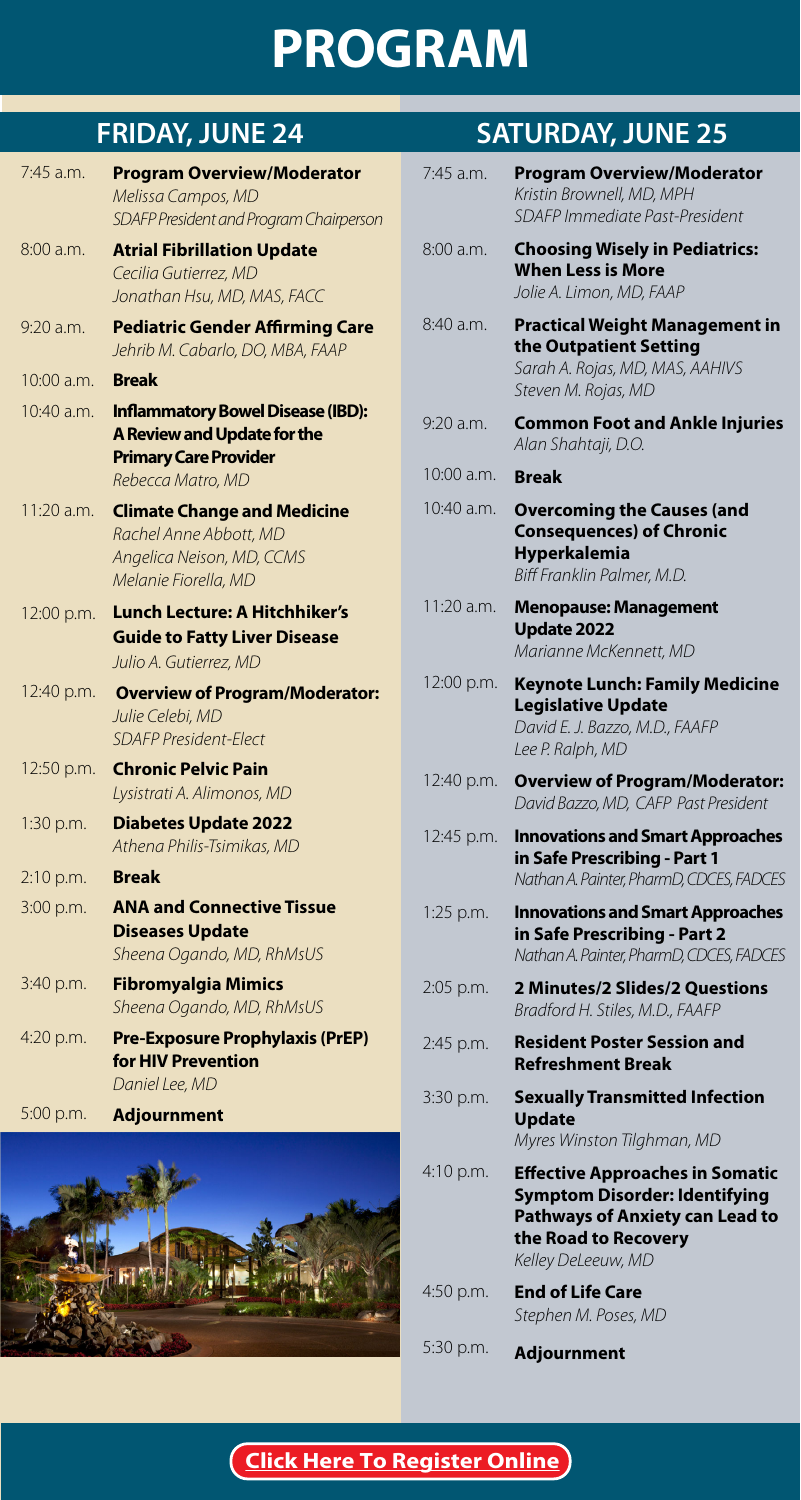# **GENERAL SERVICE 26**

### **SUNDAY, JUNE 26**

10:00 a.m. 10:15 a.m.

10:55 a.m.

11:35 a.m.

- 7:45 a.m. **Program Overview/Moderator** *Sarah Merrill, DO, SDAFP Secretary Treasurer*
- 8:00 a.m. **Double Down... Options to Help Treatment-Resistant Depression** *Kai S. McDonald, MD, FAPA*
- 8:40 a.m. **Upper Extremity Musculoskeletal Injuries and Condition** *Soroosh Amanat, MD*
- 9:20 a.m. **Update on Care for Newly Medical and Mental Health with Cultural Perspectives Cultural Perspectives** *Kristin Brownell, MD, MPH*

Please plan to join us Saturday June 25, 2022 5:30 - 6:30 p.m.

**Cocktail Party**

Casual Attire - Admission included with conference fee

## **WORKSHOPS**

### Sunday, June 26

Additional fee is required. Please see registration form for details.

#### 7:00 a.m. - 11:00 a.m.

- 1. Examine personal gaps in clinical practice relative to preventive care.
- 2. Discuss age appropriate vaccinations currently recommended by CDC.
- 3. List recommended preventive screening for adults.

4. Address health counseling for patients with and without risk factors.

*Lauren Simon, MD, MPH, FAAFP*

*Loma Linda University Health Education Consortium (LLUHEC) Family Medicine Residency Program, Assistant Program Director, Loma Linda, CA*

#### 7:00 a.m. - 10:00 a.m.

- 1. Understand that Nexplanon can be utilized as a long term progestin-only contraception: including its properties, mechanism of action, duration of action, delivery system and potential complications.
- 2. Determine indications and contraindication of Nexplanon and be able to discuss risks, benefits and potential side effects with patients considering it.
- 3. Understand proper technique for placement and removal of Nexplanon and be able to troubleshoot common potential problems.
- 4. Describe how to place Nexplanon device, after demonstrating competency in placing and removal during simulation training phase of workshop.

*Geneen T. Gin, DO* 

*Associate Clinical Professor, Department of Family Medicine, University of California, San Diego, CA Marianne McKennett, MD* 

*Clinical Professor, Department of Family Medicine, University of California, San Diego, CA; Family Medicine Residency Faculty, Scripps Hospital, Chula Vista, CA*



**Common Consults for Family Medicine: Hematology** *Aparajit Venkateswaran, MD*

**Healing** *Ni-Cheng Liang, MD*

**Primary Care** 

12:15 p.m. **Adjournment** 

**Long COVID: Insights and Paths to** 

**Tackling Healthcare Disparities** 

**Primary Care** *Aparajit Venkateswaran, MD*

#### **[Click Here To Register Online](www.tinyurl.com/sdafp22)**